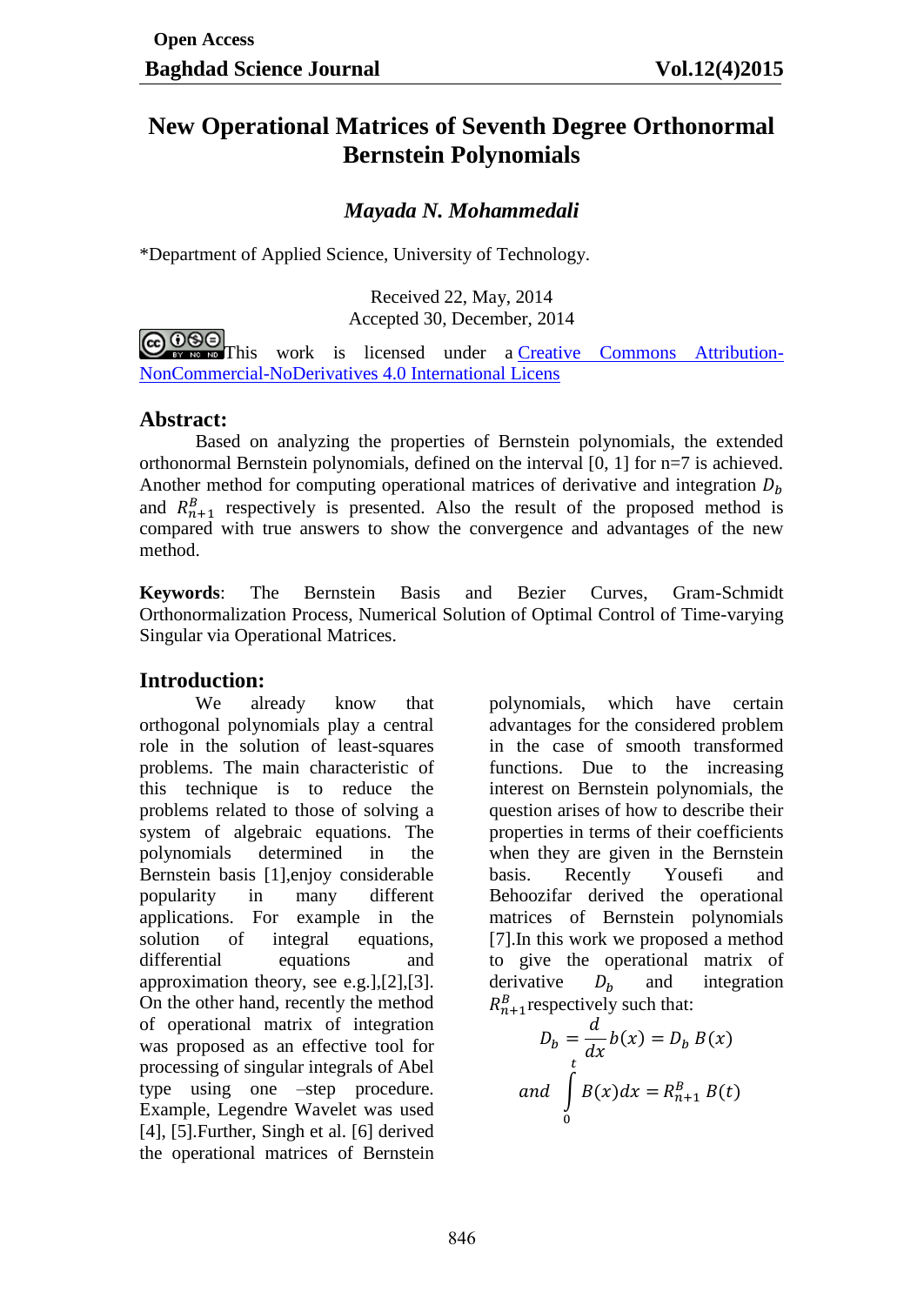where  $b(x)$   $[b_{07}(x), b_{17}(x), b_{27}(x), b_{37}(x), b_{47}(x), b_{57}(x), b_{67}(x), b_{77}(x)]$ 

And  $B_{i7}$ ,  $i = 0,1,2,...7$  are the basis Bernstein polynomials.

The remainder of this paper is organized as follows. In section2, we describe the formulation of the Bernstein polynomials (BP), fundamental relations andwe give approximate function for BP. In section4, a class of orthonormal polynomials for n=7 are given. In section5 wecalculate the operational matrix of derivative. In section6 we briefly describe calculating the operational matrix of integration. Finally, in section7 we demonstrate the accuracy of the proposed numerical scheme by numerical example.

#### **Bernstein polynomials (BP) and Fundamental Relations**

From the binomial theorem we have for any n:

$$
1 = ((1 - t) + t)^n
$$
  
= 
$$
\sum_{i=1}^n {n \choose i} (1 - t)^{n - i} t^i
$$

The Bernstein basis polynomials of degree n are defined on the interval [0, 1] as [8]:

$$
B_{in}(x) = {n \choose i} x^{i} (1-x)^{n-i}
$$
, For  $i = 0,1,2, ..., n \dots (1)$ 

The set of Bernstein basis polynomials  $B_{0n}(x)$ ,  $B_{1n}(x)$ , ...,  $B_{nn}(x)$  formsas basis of the vector space of polynomials of real coefficients and degree no more than n.

For convenience, we set  $B_{in}(x) = 0$  if  $i < 0$  or  $i > n$ .

By using the binomial expansion of  $(1-x)^{n-i}$ , we have

$$
\binom{n}{i} x^i (1-x)^{n-i} =
$$
\n
$$
\sum_{k=0}^{n-i} (-1)^k \binom{n}{i} \binom{n-i}{k} x^{i+k} \dots (2)
$$
\nA function  $f \in L^2[0,1]$  may be written as in the following expansion:\n
$$
f(x) = \lim_{n \to \infty} \sum_{i=0}^{n} c_{in} b_{in} \dots (3)
$$
\nHere  $c_{in} = \langle f, b_{in} \rangle$  where  $\langle \rangle$  is the inner product over  $L^2[0,1]$ .

If the series is truncated at  $m = m$ , then denote:

$$
f(x) \approx \sum_{i=0}^{n} c_{im}b_{im}(x) = C^{T}B(x) \dots (4)
$$
  
Where  $C = [c_{0m}, c_{1m}, ..., c_{mm}]^{T}$ ,  
 $B(x) = [b_{0m}, b_{1m}, ..., b_{mm}]^{T} \dots (5)$   
 $H = L^{2}[0,1]$  is a Hilbert space with  
the inner product that is defined by  
 $(f, g) = \int_{0}^{1} f(x)g(x)dx$  and .Let  
 $S_n = span{B_{0n}, B_{1n}...B_{nn}}$  is a finite  
dimensional and closed subspace,  
therefore  $S_n$  is a complete subset ofH,  
so, f has the unique best  
approximation out of  $S_n$  such as  
 $s_0 \in S_n$ , that is; $\exists s_0 \in S_n$  s.t  $\forall s \in$   
 $S_n || f - s_0 || \le ||f - s||$ , this implies  
that:

 $\forall s \in S_n(f - s_0, s) = 0$  ... (6) Therefore, exist the coefficients  $c_0, c_1, \ldots, c_n$  such that

 $s_0(x) = C^T \phi(x) \approx f,$  ... (7) Where  $C^T = [c_0, c_1, ..., c_n]$ . By eq.s (6)

$$
(f - CT \emptyset(x), B_{in}(x)) = 0 \quad , i = 0,1, ... n ... (8)
$$

For simplicity, we write:

$$
C^{T}(\emptyset(x),\emptyset(x))=(f,\emptyset(x)),
$$

Where

$$
(f, \emptyset(x)) = \int_{0}^{1} f(x) \emptyset^{T}(x) dx
$$

 $=$   $[(f, B_{0n}), (f, B_{1n}), ..., (f, B_{nn})] ... (9)$ We define the matrix  $D = (\phi(x), \phi(x))$ is an  $(n + 1) \times (n + 1)$  which is called the dual matrix of  $\phi_n(x)$ . Let  $D = (\phi(x), \phi(x)) =$  $A\left[\int_0^1 T_n(x)T_n^T(x)dx\right]A^T$  $\bf{0}$ 

$$
AHA^T \qquad \qquad \dots (10)
$$

Where  $H$  is a Hilbert matrix and we can obtain the elements of  $D$  as:

$$
D_{i+1,j+1} = \int_0^1 B_{in}(x) B_{jn}(x) dx =
$$
  

$$
\frac{\binom{n}{i}\binom{n}{j}}{(2n+1)\binom{2n}{i+j}},
$$
 Where  $i, j = 0,1, ..., n$ .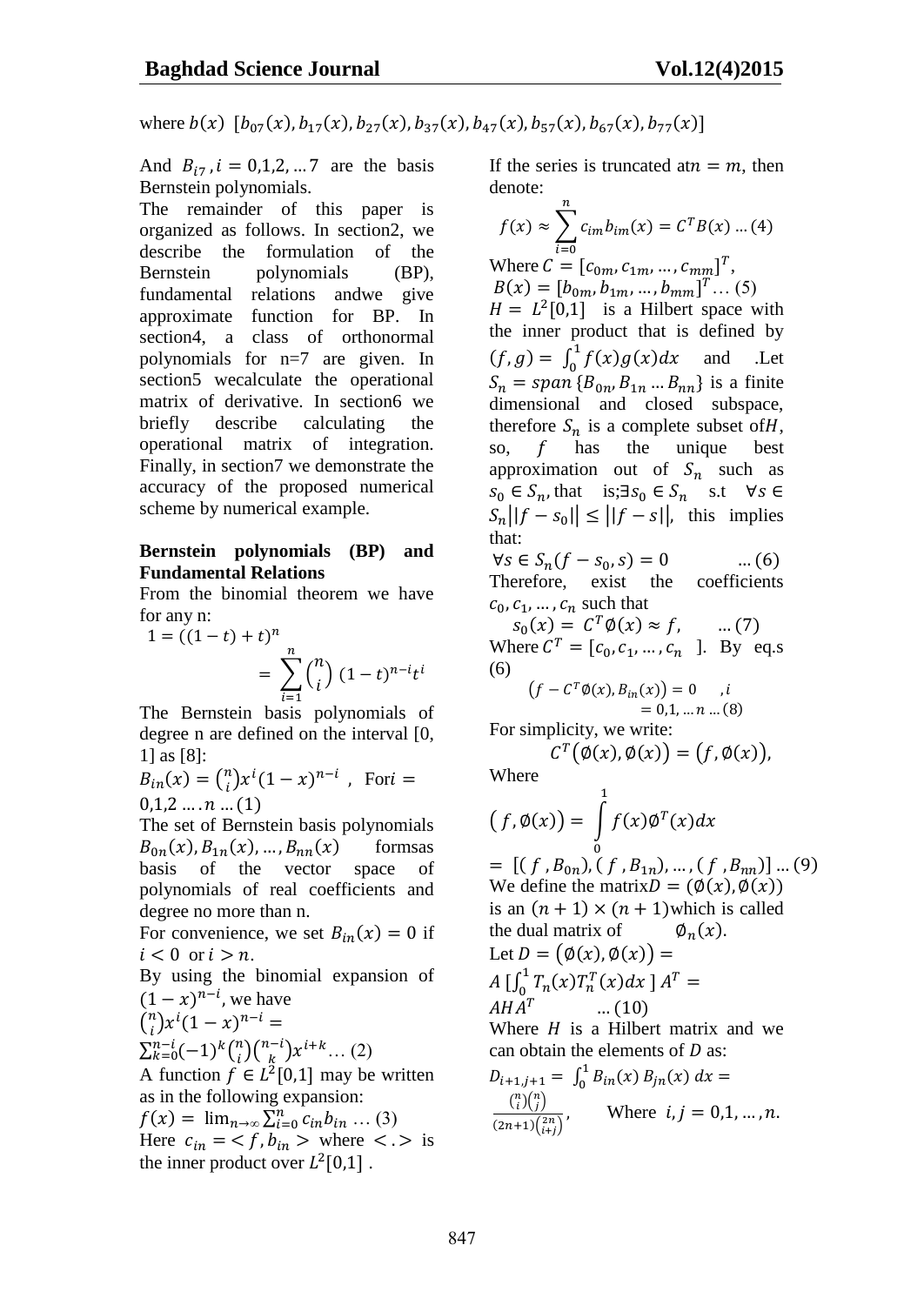Let us first define the inner product in the functional space for two functions  $f(x)$ and  $g(x)$  defined over the domain  $D \in R^n$  by:

$$
(f,g)
$$
  
= 
$$
\int_{D} w(x)f(x)g(x)dB
$$
 ... (11)

Where  $w(x)$ the suitable chosen weight function .The is induced norm of a function using above inner product is, therefore, given as

$$
||f||^2 = \int_D w(x)f^2(x) \, dD \quad \dots (12)
$$

To generate an orthogonal sequence, we can start with the set:

$$
{f_i(x)} = {B_{i7}(x)},
$$
  
 $i = 0,1,...7$  ... (13)

Where  $B_{i7}(x)$  are the linearly independent Bernstein polynomials over the domain [0, 1].

To generate an orthogonal sequence  $\phi_{i7}$ , we apply the well-known Gram-Schmidtprocess, on ${B_{i7}}_{i=0}^7$ , which is given as:

$$
\emptyset_{07} = B_{07} \qquad \dots (14)
$$
  

$$
\emptyset_{i7} = B_{i7} - \sum_{j=1}^{i-1} c_{ij} \emptyset_{j7} \quad, i = 1, 2, \dots 7 \quad \dots (15)
$$

Where

$$
c_{ij} = (B_{i7}, \emptyset_{j7}) / (\emptyset_{j7}, \emptyset_{j7}) \qquad ...(16)
$$

By dividing each  $\phi_{i7}$  by its norm, we obtain a class of orthonormal polynomials from Bernstein polynomials,

Namely $b_{07}$ ,  $b_{17}$ ,  $b_{27}$ ,  $b_{37}$ ,  $b_{47}$ ,  $b_{57}$ ,  $b_{67}$ ,  $b_{77}$ . And they are given by:  $b_{07} = \sqrt{15} (1-t)^7$  $b_{17} = 2\sqrt{13} [7t(1-t)^6 - \frac{1}{2}]$  $\overline{c}$  $(1-t)^7$  $b_{27} = \frac{26\sqrt{1}}{7}$  $\frac{1}{2}$ [21  $t^2(1-t)^5 - 7t(1$  $(t)^6 + \frac{7}{3}$  $\frac{7}{26}(1-t)^7]$ 

$$
b_{37} = \frac{132}{7} [35t^3(1-t)^4 - \frac{63}{2}t^2(1 - t)^5 + \frac{63}{11}t(1-t)^6 - \frac{7}{44}(1-t)^3 - 70t^3(1-t)^4 + 35t^2(1-t)^5 - \frac{14}{3}t(1 - t)^7]
$$
  
\n
$$
b_{47} = \frac{66}{\sqrt{7}} [35t^4(1-t)^3 - 70t^3(1-t)^4 + 35t^2(1-t)^5 - \frac{14}{3}t(1 - t)^6 + \frac{7}{66}(1-t)^7]
$$
  
\n
$$
b_{57} = 12\sqrt{5}[21t^5(1-t)^2 - \frac{175}{2}t^4(1 - t)^3 - \frac{75}{2}t^2(1-t)^5 + \frac{25}{6}t(1 - t)^7]
$$
  
\n
$$
- t)^6 - \frac{1}{12}(1 - t)^7
$$
  
\n
$$
b_{67} = 12\sqrt{3}[7t^6(1-t) - 63t^5(1-t)^2 + \frac{315}{2}t^4(1-t)^3 - \frac{140t^3(1-t)^4}{2} + \frac{45t^2(1-t)^6 + \frac{1}{12}(1 - t)^5 - \frac{9}{2}t(1-t)^6 + \frac{1}{12}(1 - t)^7]
$$
  
\n
$$
b_{77} = 8[t^7 - \frac{49}{2}t^6(1-t) + 147t^5(1 - t)^3 + 245t^3(1-t)^4 - \frac{147}{2}t^2(1-t)^5 + 7t(1-t)^6 - \frac{1}{8}(1 - t)^7]
$$

The explicit representation for the orthonormal, in general product of a factorable polynomial and non – factorable polynomial. For the factorable, there exists a pattern of the form  $(\sqrt{2(n-i)+1})(1-x)^n$  $i = 0, 1, ..., n$  and the pattern in the non-factorable part can be determined by analyzing the binomial coefficients present in Pascal's triangle. In this way we have determined this formula

$$
\varphi_{i,n}(x) = (\sqrt{2(n-i)+1})(1-x)^{n-i} \sum_{k=0}^{i} (-1)^k {2n+1-k \choose i-k} {i \choose k} x^{i-k}.
$$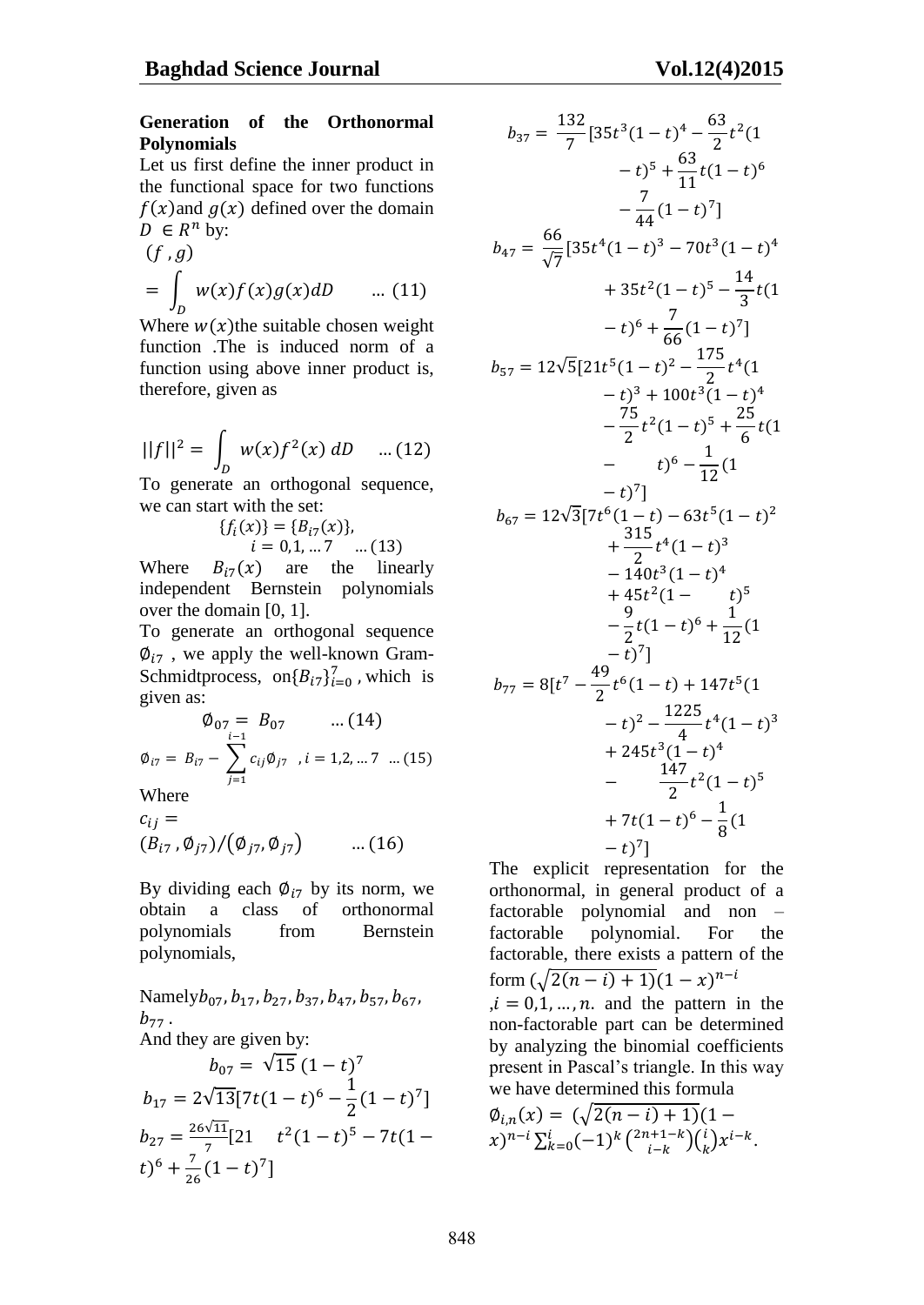#### **The Operational Matrix of Derivative for Orthonormal Polynomials**

In this section, orthonormal Bernstein operational matrix of derivative will be derived; before we derive we need the following theorem.

#### **Theorem: [9]**

The first derivatives of nth degree generalized Bernstein basis polynomials can be written as a linear combination of the generalized Bernstein basis polynomials of degree n

$$
\frac{d}{dx}B_{in}(x) = (n - i + 1)B_{i-1,n}(x) \n+ (2i - 1)B_{i,n}(x) \n- (i + 1)B_{i+1,n}(x) \dots (17)
$$

Such that

$$
B(x) = [B_{07}(x), B_{17}(x), B_{27}(x), B_{37}(x), B_{47}(x)B_{57}(x), B_{67}(x)B_{77}(x)]
$$
  
\n
$$
\dot{B}(x) = [B_{07}(x), B_{17}(x), B_{27}(x), B_{37}(x), B_{47}(x), B_{57}(x), B_{67}(x), B_{77}(x)]
$$

Now, we introduce a new method for deriving operational matrix of derivative for orthonormal Bernstein polynomials of degree seven. The idea of the technique depends on the following derivative property of the basis vector  $\phi(x)$ 

$$
\frac{d\Psi(x)}{dx} = D \phi(x) \qquad ...(19)
$$

Where  $\Psi(x)$  are the orthogonal Bernstein polynomials of the degrees even and  $\phi(x)$ be the

From this formula, there is a relation between Bernstein basis polynomials matrix and their derivatives.

The matrix relationwhich obtained is given by:

| Ν |                           |   |   |   |    |   |   |   |  |
|---|---------------------------|---|---|---|----|---|---|---|--|
|   |                           |   |   |   |    |   |   |   |  |
|   |                           |   | 6 |   | 0  | 0 | 0 |   |  |
|   |                           |   |   | 5 | 0  | 0 | 0 |   |  |
|   |                           | 0 |   |   |    | 0 | 0 |   |  |
|   |                           | 0 |   |   |    | 3 | 0 | 0 |  |
|   |                           | 0 |   |   | -5 | 3 | 2 |   |  |
|   |                           | 0 | 0 | 0 | 0  | 6 | 5 | 1 |  |
|   |                           |   |   |   |    |   |   |   |  |
|   |                           |   |   |   |    |   |   |   |  |
|   | $\dot{B}(x)$<br>$= B(x)N$ |   |   |   |    |   |   |   |  |

Bernstein polynomials respectively defined by:  $\Psi(x) =$  $[b_{07}, b_{17}, b_{27}, b_{37}, b_{47}, b_{57}, b_{67}, b_{77}]^T$ And  $\phi(x)$ 

 $= [B_{07}, B_{17}, B_{27}, B_{37}, B_{47}, B_{57}, B_{67}, B_{77}]^{T}$  ... (20)

Where D is the  $8 \times 8$  operational matrix of derivative defined as follow

| $r - 27.110883$ | $-3.872983$   |                        |            |              |                                          |            |             |
|-----------------|---------------|------------------------|------------|--------------|------------------------------------------|------------|-------------|
| 1 75.716577     | $-32.449961$  | $-14.422205$           |            |              |                                          |            |             |
| 1-109.448618    | 132.191188    | -12.318892             | -36.956676 |              |                                          |            |             |
| 129             | $-243.857143$ | 148.285714             | 66         | $-75.428571$ |                                          |            |             |
| 1-134.933317    | 329.962985    | -340.923955            | 24.945655  | 224.510897   | $-124.728276$                            |            |             |
| 127.455875      | $-365.117957$ | 495.129338 -201.246118 |            |              | $-293.244343$ $415.908644$ $-160.996894$ |            |             |
| 1-105 655099    | 332.306319    | $-522.584472$          | 323.646065 | 239.023011   | -613.145986                              | 478.046023 | -145.492268 |
| 63              | $-207$        | 348                    | $-252$     | $-126$       | 462                                      | $-468$     | 252         |

### **Orthonormal Bernstein Operational Matrix of Integration**

The main objective of this section is derived the orthonormal Bernstein polynomials

matrix of integration, to achieve this, integrating the orthonormal base eight function from 0to t as given i.e.

$$
\int_{0}^{t} B(x) dx = \int_{0}^{t} [b_{07}(x), b_{17}(x), b_{27}(x), b_{37}(x), b_{47}(x), b_{57}(x), b_{67}(x), b_{77}(x)]^{T}
$$
\n
$$
= [I_{0}(x), I_{1}(x), I_{2}(x), I_{3}(x), I_{4}(x), I_{5}(x), I_{6}(x), I_{7}(x)]^{T}
$$
\n
$$
= R_{7+1}^{B} B(t) \qquad \dots (21)
$$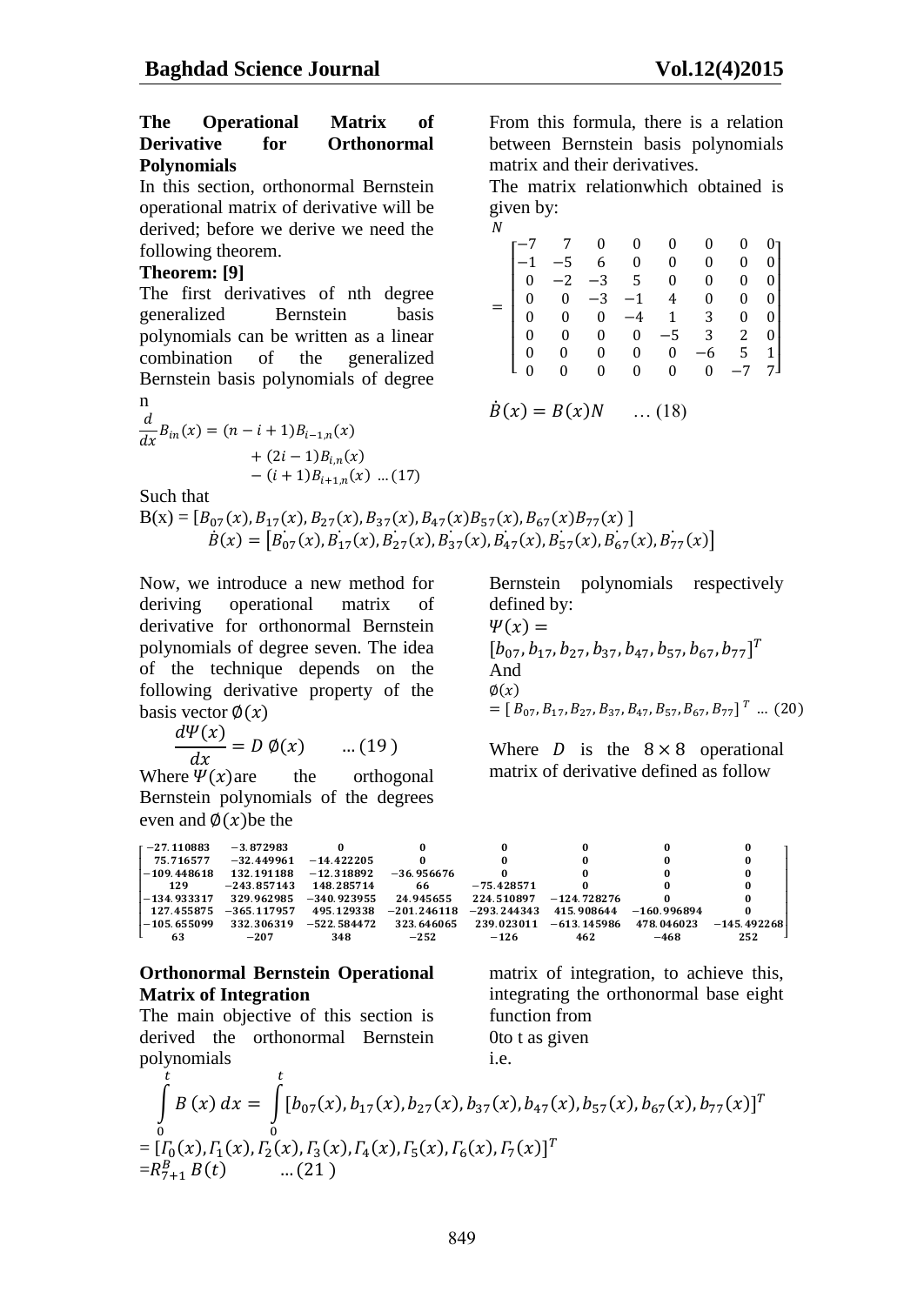Where  $\Gamma_i(x)$ ,  $i = 0, 1, ..., 7$  are defined as follows:

| $F_i(x) \approx \sum_{j=0}^{n} c_{j7}^i B_{j7}(x)$ | polynomials for eqs. (21) |             |            |            |            |            |            |
|----------------------------------------------------|---------------------------|-------------|------------|------------|------------|------------|------------|
| $= [c_{07}^i, c_{17}^i, ..., c_{77}^i] B(x),$      | $0 \le t < 1, ..., (22)$  |             |            |            |            |            |            |
| $-0.007273$                                        | $0.101563$                | $0.200194$  | $0.160224$ | $0.155339$ | $0.104805$ | $0.060520$ |            |
| $-0.007273$                                        | $0.101563$                | $0.200194$  | $0.166224$ | $0.149872$ | $0.125658$ | $0.097724$ | $0.056271$ |
| $0.000956$                                         | $-0.013346$               | $0.085938$  | $0.173405$ | $0.131835$ | $0.117904$ | $0.088817$ | $0.05274$  |
| $-0.000200$                                        | $0.002786$                | $-0.017938$ | $0.070313$ | $0.144690$ | <          |            |            |

#### **Solving variational problem**

In this section, we solved the problems of finding the minimum of the timevarying functional by using the operational matrix of derivative

#### **Algorithm 1via BP**

Consider the first order functional extremal

$$
J(t) = \int_{0}^{1} [t^{2}(x) + 2 x i(x) + t^{2}(x)] dx
$$
 ... (23)

With two fixed boundary conditions

$$
t(0) = 2, \quad t(1)
$$
  
= -1 \quad ...(24)  
the exact solution is

In this case, the exact solution is  $t(x) = c_1 e^x = c_2 e^{-t} + 1$ , Where  $c_1 = e^1 - 1/e^1 + e^{-1}$ ,  $c_2 =$  $1 + e^{1}/e^{1} + e^{-1}$  ... (25)

Approximate the variable  $t(x)$  using (OBP)

 $t(x) = c^T b(x)$  $\dots (26)$ Differentiated eq. (26), we get  $\dot{t}(x) = c^T \dot{b}(x)$  $= c^T Db b(x)$  ... (27) Where  $c = [c_0, c_1, c_2, c_3, c_4, c_5, c_6,$ 

 $c_7$ <sup>T</sup>,

For  $n = 7$ , the explicit expressions for  $R_8^B$ eight orthonormal polynomials for eqs. (21) is given as

| 0.160050    | 0.135339    | 0.104805  | 0.060520 |
|-------------|-------------|-----------|----------|
| 0.149872    | 0.125658    | 0.097724  | 0.056271 |
| 0.131835    | 0.117904    | 0.088817  | 0.052245 |
| 0.144690    | 0.096875    | 0.084880  | 0.045218 |
| 0.054688    | 0.113444    | 0.061839  | 0.045724 |
| $-0.021009$ | 0.039063    | 0.078670  | 0.026786 |
| 0.009764    | $-0.018155$ | 0.023438  | 0.037588 |
| $-0.004385$ | 0.008152    | -0.010525 | 0.007813 |

$$
b = [b_{07}, b_{17}, b_{27}, b_{37}, b_{47}, b_{57},
$$
  
\n
$$
b_{67}, b_{77}]
$$
  
\nSubstituting eqs. (26) and (27) in eq.  
\n(23), yields  
\n
$$
J(t)
$$
\n
$$
= \int_{0}^{1} [c^T \dot{b}(x) \dot{b}^T(x) c + c^T x \dot{b}(x) + c^T b(x) b^T(x) c] dx \dots (28)
$$
\nThe quadratic programming problem in

The quadratic programming problem in eq. (28) can be simplified to

$$
J(t) = 1/2 cT H c + dT C ... (29)
$$
  
Subject to  
F<sub>1</sub> c - b<sub>1</sub> = 0,  
Where  
F<sub>1</sub> =  $\binom{b^T(0)}{b^T(1)}$  =  
 $\binom{1}{0} 0 0 0 0 0 0 0$   
 $\binom{2}{-1}$   
 $dT = 2 \int_{1}^{1} x bT(x) dx$   
=  $\left(\frac{-1}{4} \bigg|_{1}^{0} \frac{-1}{4} \frac{-1}{4} \frac{-1}{4} \frac{-1}{4} \frac{-1}{4} \frac{-1}{4} \frac{7}{4} \right)$   
 $H = 2 \int_{0}^{1} [b(x) bT(x) + b(x) bT(x)] dx$ 

|  |  |  | $\gamma$ 7.6718 $\,$ $-3.7026$ $\,$ $-2.0252$ $\,$ $-1.0152$ $\,$ $-0.4522$ $\,$ $-0.1699$ $\,$ $-0.0486$ $\,$ $-0.0081\gamma$ |  |
|--|--|--|--------------------------------------------------------------------------------------------------------------------------------|--|
|  |  |  | $-3.7026$ 4.1837 1.0818 $-0.1958$ $-0.4977$ $-0.3851$ $-0.1857$ $-0.0486$                                                      |  |
|  |  |  | $-2.0252$ 1.0818 1.4294 0.7343 $-0.0163$ $-0.3990$ $-0.3851$ $-0.1699$                                                         |  |
|  |  |  | $-1.0152$ $-0.1958$ 0.7343 1.0334 0.6595 $-0.0163$ $-0.4977$ $-0.4522$                                                         |  |
|  |  |  | $-0.4522$ $-0.4977$ $-0.0163$ $0.6595$ $1.0334$ $0.7343$ $-0.1958$ $-1.0152$                                                   |  |
|  |  |  | $-0.1699$ $-0.3851$ $-0.3990$ $-0.0163$ $0.7343$ $1.4294$ $1.0818$ $-2.0252$                                                   |  |
|  |  |  | $-0.0486$ $-0.1857$ $-0.3851$ $-0.4977$ $-0.1958$ $1.0818$ $4.1837$ $-3.7026$                                                  |  |
|  |  |  | $\{-0.0081$ -0.0486 -0.1699 -0.4522 -1.0152 -2.0252 -3.7026 7.6718 <sup>/</sup>                                                |  |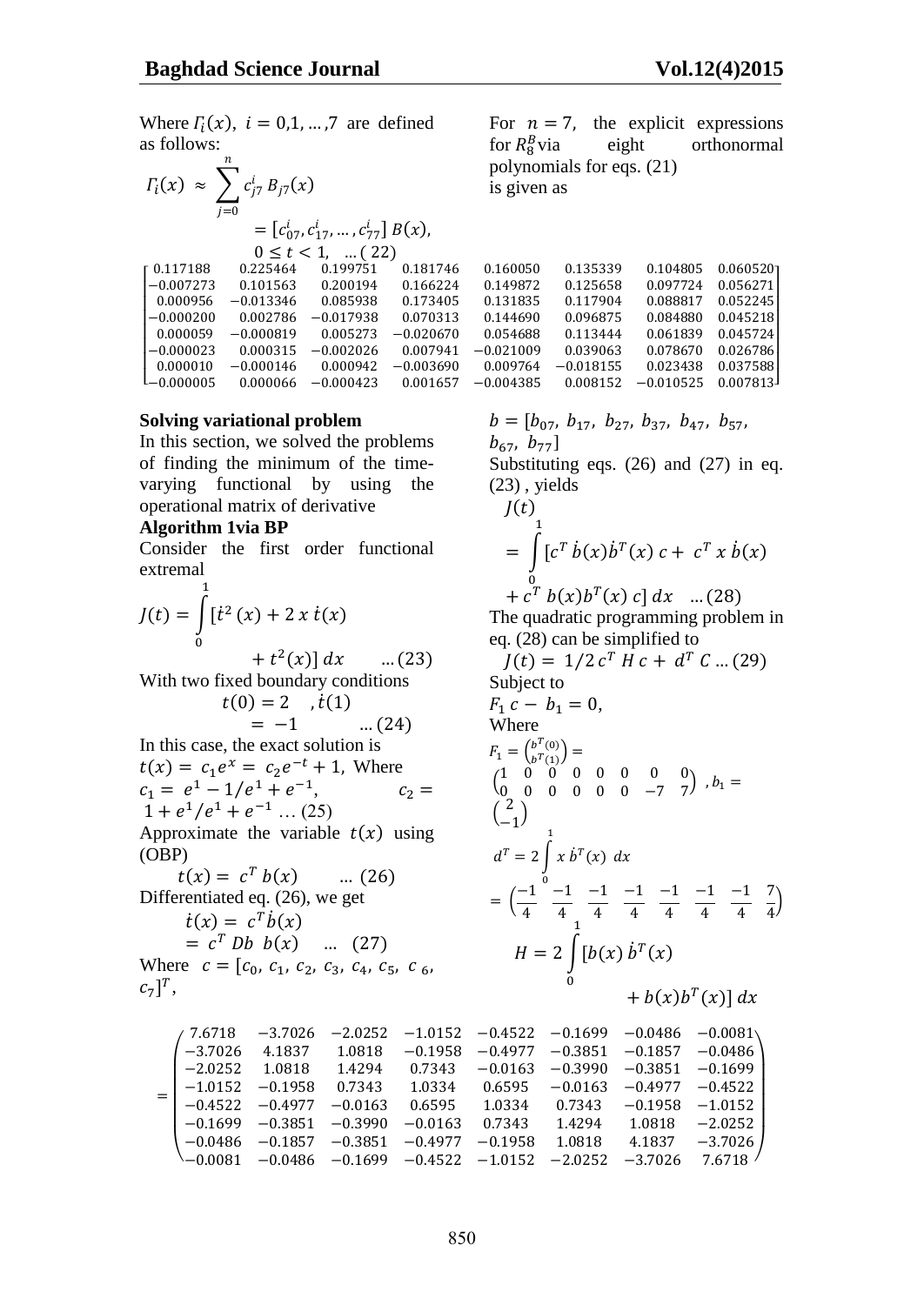The optimal values of unknown parameters  $c^*$  can be obtained using Lagrange multiplier

technique as

 $c^* = [2 \t1.798622 \t1.621053 \t1.460581 \t1.311684 \t1.169471 \t1.029317 \t0.886460]$ 

**Table (1) shows comparison between exact and approximate solution by using the operational matrix of derivative of BP of degree 8**

| x        | <b>Exact solution</b> | ВP                | $\vert$ Exact - $B_{17} \vert$ |
|----------|-----------------------|-------------------|--------------------------------|
| $\Omega$ | 2                     | 2                 | $\Omega$                       |
| 0.1      | 1.863804265845607     | 1.863804265845607 | 0.000000000000000              |
| 0.2      | 1.736253775770209     | 1.736253775770209 | 0.000000000000000              |
| 0.3      | 1.616071961185921     | 1.616071961185921 | 0.000000000000000              |
| 0.4      | 1.502056000789419     | 1.502056000789419 | 0.000000000000000              |
| 0.5      | 1.393064785622723     | 1.393064785622723 | 0.000000000000000              |
| 0.6      | 1.288007495877680     | 1.288007495877680 | 0.000000000000000              |
| 0.7      | 1.185832682072615     | 1.185832682072615 | 0.000000000000000              |
| 0.8      | 1.085517743229661     | 1.085517743229661 | 0.000000000000000              |
| 0.9      | 0.986058694681254     | 0.986058694681254 | 0.000000000000000              |
| 1        | 0.886460118134294     | 0.886460118134294 | 0.000000000000000              |

#### **Algorithm 2via OBP**

Consider the first order functional extremal

$$
J(t) = \int_{0}^{1} [t^{2}(x) + 2 x t(x) + t^{2}(x)] dx \dots (23)
$$

With two fixed boundary conditions

|                                           | $t(0) = 2$ , $\dot{t}(1) = -1$ (24) |         |
|-------------------------------------------|-------------------------------------|---------|
| In this case, the exact solution is       |                                     |         |
| $t(x) = c_1 e^x = c_2 e^{-t} + 1$ , Where |                                     |         |
| $c_1 = e^1 - 1/e^1 + e^{-1}$ ,            |                                     | $c_2 =$ |
| $1+e^{1}/e^{1}+e^{-1}$ (25)               |                                     |         |

$$
c^*
$$
  
= -H<sup>-1</sup> c  
+ H<sup>-1</sup>F<sub>1</sub><sup>T</sup>(F<sub>1</sub>H<sup>-1</sup>F<sub>1</sub><sup>T</sup>)<sup>-1</sup>(F<sub>1</sub>H<sup>-1</sup> c  
+ b<sub>1</sub>),

Approximate the variable  $t(x)$  using (OBP)

 $t(x) = c^T b(x)$  ... (26) Differentiated eq. (26), we get  $t(x) = c^T b(x) = c^T Db b(x) ... (27)$ Where  $c = [c_0, c_1, c_2, c_3, c_4, c_5, c_6, c_7]$  $[c_7]^T$ ,  $b = [b]$  $b_{57}, b_{67}, b_{77}]$ Substituting eqs. (26) and (27) in eq. (23), yields  $I(t)$ 

$$
= \int_{0}^{1} [c^{T} \dot{b}(x) \dot{b}^{T}(x) c + c^{T} x \dot{b}(x)]
$$

 $+ c^T b(x) b^T(x) c dx$  ... (28) The quadratic programming problem in eq. (28) can be simplified to

 ( ) ⁄ ( ) Subject to , Where . ( ) ̇ ( ) / ( √ √ √ √ √ √ ) . / ∫ ̇ ( ) ( √ √ √ √ √ √ ) ∫, ( ) ̇ ( ) ( ) ( )- 

$$
\begin{array}{cccccc} & & & & & & 0 & \\ 115.0769 & -210.5378 & 178.5757 & -162.6653 & 143.4573 & -121.2436 & 93.9149 & -54.2218 \\ 210.5378 & 509.8182 & -530.3447 & 449.7106 & -400.6545 & 338.6148 & -262.2899 & 151.4332 \\ 178.5757 & -530.3447 & 744.9231 & -695.8882 & 567.2957 & -489.4691 & 379.1411 & -218.8972 \\ 162.6653 & 449.7106 & -695.8882 & 848.4675 & -730.9833 & 548.7950 & -446.8691 & 258 \\ 143.4573 & -400.6545 & 567.2957 & -730.9833 & 856 & -659.2203 & 359.4108 & -269.8666 \\ 121.2436 & 338.6148 & -489.4691 & 548.7950 & -659.2203 & 837.7143 & -503.4878 & -26.8328 \\ 93.9149 & -262.2899 & 379.1411 & -446.8961 & 395.4108 & -503.4878 & 1268 & -1447.9945 \\ -54.2218 & 151.4332 & -218.8972 & 258 & -269.6866 & -26.8328 & -1447.9945 & 2900 \end{array}
$$

The optimal values of unknown parameters  $c^*$  can be obtained using Lagrange multiplier technique as

$$
c^*
$$
  
= -H<sup>-1</sup> c  
+ H<sup>-1</sup>F<sub>1</sub><sup>T</sup>(F<sub>1</sub>H<sup>-1</sup>F<sub>1</sub><sup>T</sup>)<sup>-1</sup>(F<sub>1</sub>H<sup>-1</sup> c  
+ b<sub>1</sub>),

 $c^*$ 

 $=$ 

 $\overline{\phantom{0}}$ L L Ł Ł L

 $\overline{\phantom{0}}$ 

 $\overline{\phantom{0}}$ 

 $\overline{\phantom{0}}$ 

 $=[0.897145 \t 0.710459 \t 0.566356 \t 0.450951 \t 0.355758 \t 0.274292 \t 0.198797 \t 0.110808]$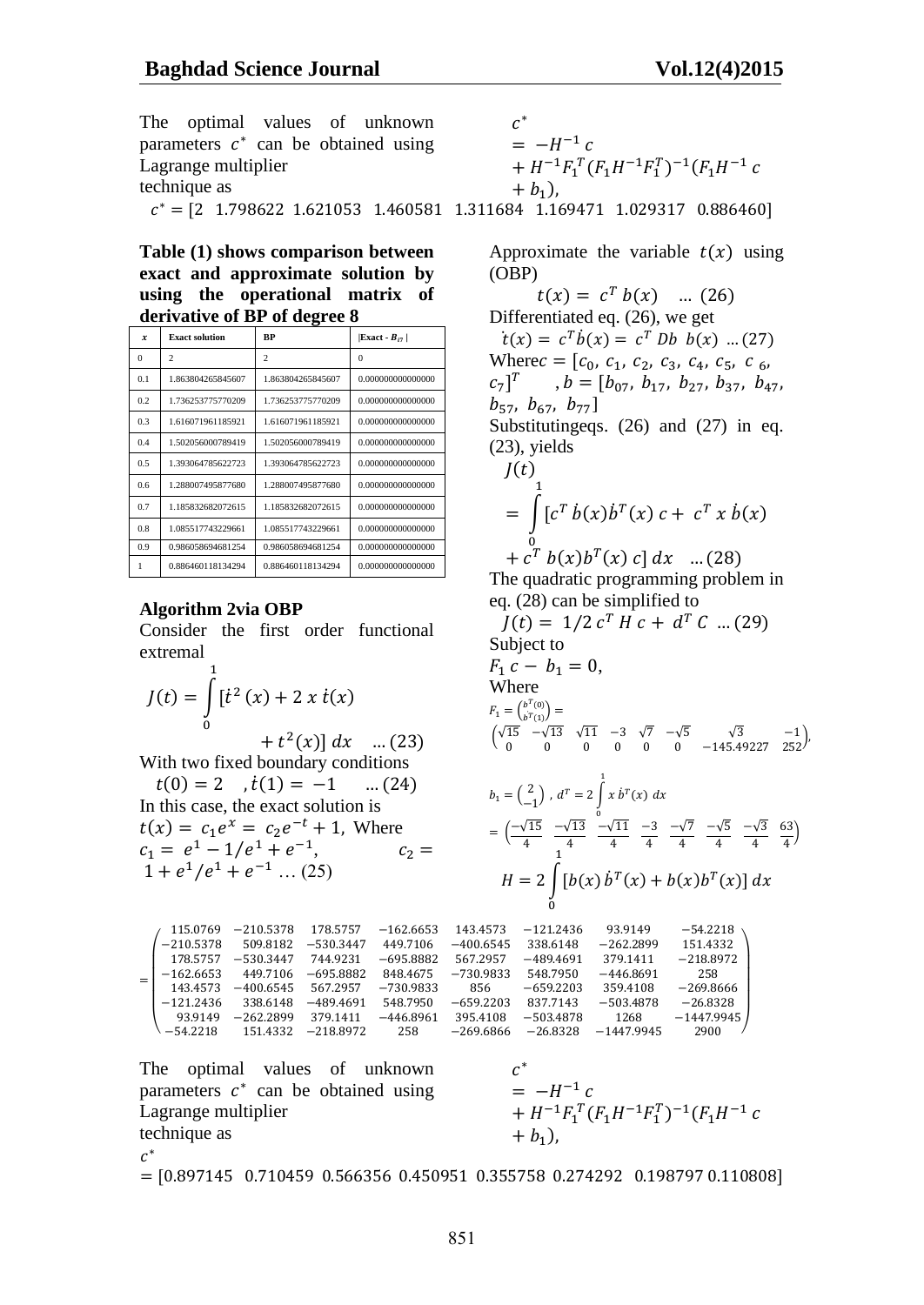**Table (2) shows comparison between exact and approximate solution by using the operational matrix of derivative of OBP of degree 8**

| x              | <b>Exact solution</b> | <b>OBP</b>            | $\vert$ Exact - $b_{i7} \vert$ |
|----------------|-----------------------|-----------------------|--------------------------------|
| $\theta$       | $\overline{2}$        | 2.000000000000<br>002 | 0.000000000000<br>002          |
| $\Omega$ .     | 1.863804265845        | 1.863804265845        | 0.000000000000                 |
| 1              | 607                   | 606                   | 001                            |
| $\Omega$ .     | 1.736253775770        | 1.736253775770        | 0.000000000000                 |
| $\mathfrak{D}$ | 209                   | 209                   | 000                            |
| $\Omega$ .     | 1.616071961185        | 1.616071961185        | 0.000000000000                 |
| 3              | 921                   | 920                   | 001                            |
| $\Omega$ .     | 1.502056000789        | 1.502056000789        | 0.000000000000                 |
| 4              | 419                   | 417                   | 002                            |
| $\Omega$ .     | 1.393064785622        | 1.393064785622        | 0.000000000000                 |
| 5              | 723                   | 723                   | 000                            |
| $\Omega$ .     | 1.288007495877        | 1.288007495877        | 0.000000000000                 |
| 6              | 680                   | 678                   | 02                             |
| $\Omega$ .     | 1.185832682072        | 1.185832682072        | 0.000000000000                 |
| 7              | 615                   | 615                   | 000                            |
| $\Omega$ .     | 1.085517743229        | 1.085517743229        | 0.000000000000                 |
| 8              | 661                   | 658                   | 03                             |
| $\Omega$ .     | 0.986058694681        | 0.986058694681        | 0.000000000000                 |
| 9              | 254                   | 250                   | 004                            |
| 1              | 0.886460118134        | 0.886460118134        | 0.000000000000                 |
|                | 294                   | 288                   | 06                             |

### **Conclusion:**

In this paper the properties of the combination for (OBP) and Bernstein polynomials themselves defined on the interval [0, 1] are analyzed. We derived  $8 * 8$  Bernstein polynomials operational Matrices for derivative and integration in details directly. The orthonormal Bernstein operational matrix is used to reduce the variational problems to solve a system of linear algebraic equations. The above example supports this claim.

### **References:**

[1] Yves, B.; Frederique, G. and Assia, M. 2011. A formal study of Bernstein coefficients and polynomials. Institut National DeRecherche EnInformatique EtEn Automatique INRIA, 4:731-761.

- [2] Doha, E. H.; Bhrawy, A. H. and Saker, M. A. 2011. Integral of Bernstein Polynomials: An Application for the Solution of High Even-Order Differential Equations. Appl. Math. Lett.24:559-565.
- [3] Mandal, B.N. and Bhattacharya, S. 2007. Numerical Solution of Some Classes of Integral Equations Using Bernstein Polynomials. Appl. Math. comput, 190:707-1716.
- [4] Yousefi, S. A. 2006. Numerical Solution of Abels Integral Equation by Using Legender Wavelets. Appl. Math. Comput. 175:574-580.
- [5] Razzaghi, M and Yousefi, S. 2011. The Legender Wavelets Operational Matrix of Integration. Int. J. Syst. Sci. 32.495-502.
- [6] Singh, A. K.; Singh, V. K. and Singh, O.P. 2009. The Bernstein Operational Matrix of Integration. Appl. Math. Sci. 3: 2427-2436.
- [7] Yousefi, S. A. and Behroozifar, M. 2010. Operational Matrices of Bernstein Polynomials and their Applications. IJSSYS. 41(6):709-716.
- [8] Weikan, Q.; Marc, D. R. and Ivo, R. 2011. Uniform Approximation and Bernstein Polynomials with Coefficients in the Unit Interval. EJC. 32:448-463.
- [9] Aysegul, A. D. and Nese, I. 2013. Bernstein Collocation Method For Solving Non Linear Differential Equations. Math & Com App. 18(3):293-300.